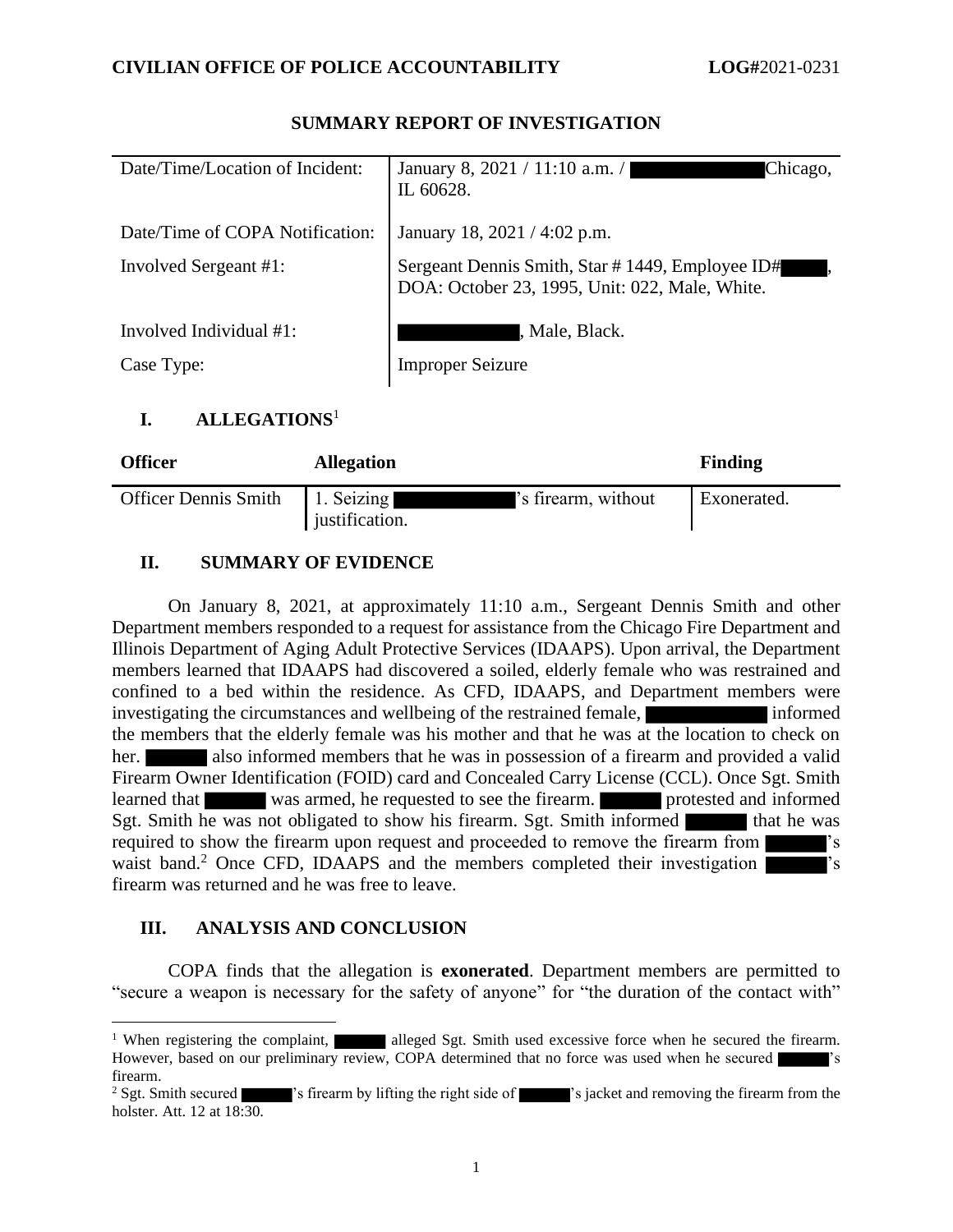#### **CIVILIAN OFFICE OF POLICE ACCOUNTABILITY LOG#**2021-0231

Department members or other emergency service personnel.<sup>3</sup> Here, COPA finds that was armed with a lawfully possessed firearm during his interaction with CFD and Department personnel. However, Illinois law permitted law enforcement officers to secure 's firearm during this interaction.

\_\_\_\_\_\_\_\_\_\_\_\_\_\_\_\_\_\_\_\_\_\_\_\_\_\_\_\_\_\_\_\_\_\_ \_\_\_\_\_\_\_\_\_\_\_\_\_\_\_\_\_\_\_\_\_\_\_\_\_\_\_\_\_\_\_\_\_\_

Approved:



11/19/2021

Matthew Haynam *Deputy Chief Administrator* Date

<sup>3</sup> S06-05-02 II(G)(1). *Also see* 430 ILCS 66/10 (h-1).